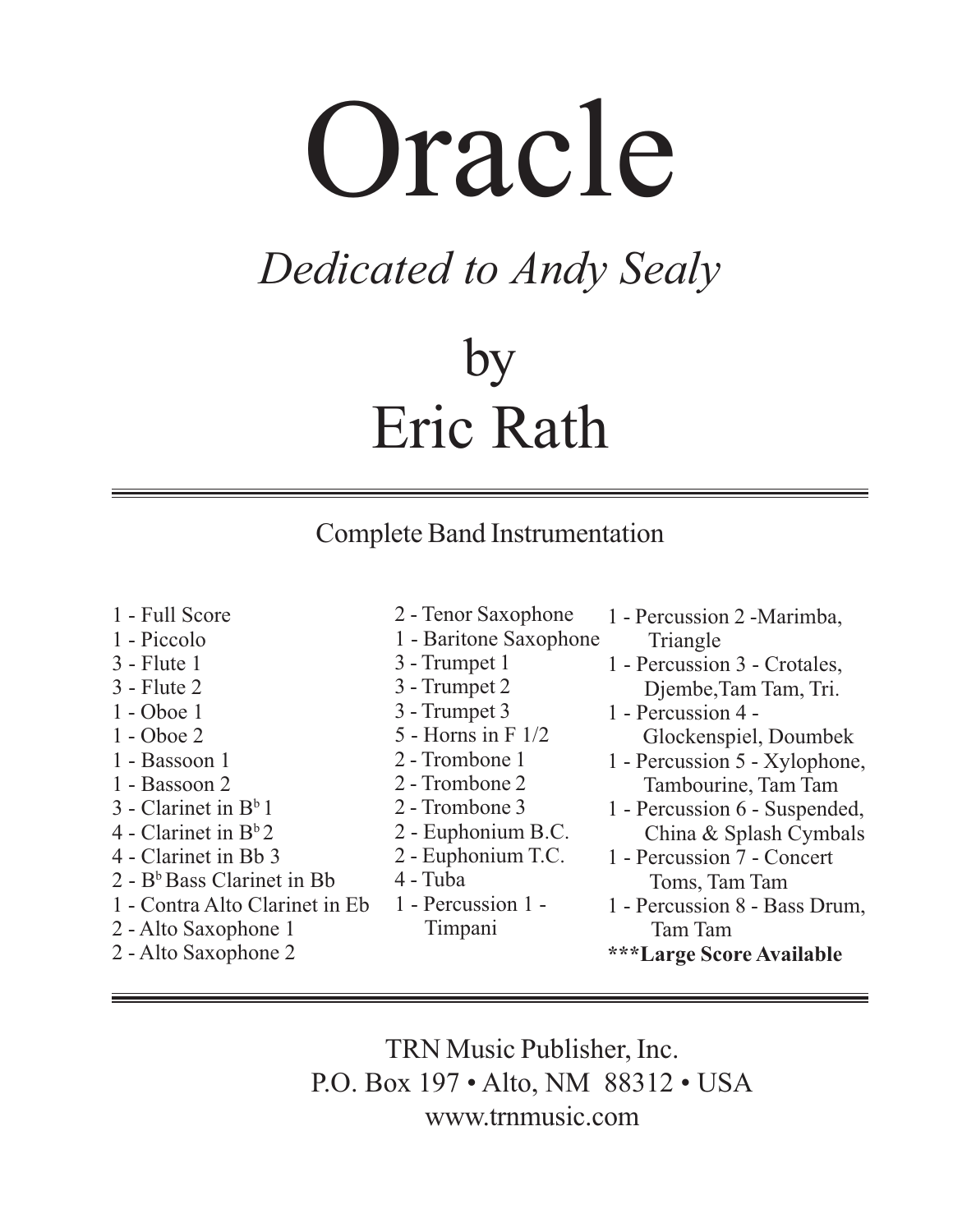## Oracle

#### *Dedicated to Andy Sealy*

### **Program Notes for Oracle:**

Oracle was commissioned by the Hebron High School Wind Symphony, under the direction of Andy Sealy, on the occasion of their invitation to perform at the 2010 Midwest Clinic and their selection as the 5A Honor Band (with performance at the 2011 Texas Music Educator's Association Convention).

In looking for a compositional direction for Oracle, I looked for musical influences that I had not heard frequently utilized in band music. After researching various cultures and experimenting with their musical elements, I settled on a Greek influence. Quickly, the palette of octatonic scales and mixed meter (7/8 throughout, always subdivided 2-2-3) emerged.

As a percussionist, I was excited to write for the Hebron percussion section. Under the direction of percussion specialist Scott Baldwin, the Hebron drumline always impressed me with their quality and professionalism. Being able to write for such fine players was exciting, and that excitement helped to craft musical content that was based around the percussion section.

While the percussion instruments are not necessarily Greek per se, the idea was to bring some less common colors into the wind ensemble. Doumbek, djembe and four-mallet marimba are prominently used along with a variety of other standard percussion instruments to create an ethnic feel.

In its short 4 minute duration, Oracle covers a number of moods, from playful and conversational to bombastic and aggressive, all while conjuring up Grecian imagery.

## **About the Composer:**



 **Eric Rath** is an active educator, clinician, arranger and composer. He is currently the Director of Bands at Panhandle High School in Panhandle, TX. Previously, Mr. Rath was the director of Percussion and assistant Band Director at Randall High School in Amarillo, TX. Additionally, he serves as adjunct Instructor of Percussion at Amarillo College.

 Mr. Rath is a graduate of West Texas A&M University where he received both his Bachelor of Music Education and his Master of Arts Degree. While at WT, he studied percussion with Dr. Susan Martin Tariq and was a member of the Symphonic Band under the direction of Dr. Gary Garner and then Mr. Don Lefevre.

 As a composer, Mr. Rath has a growing list of original works and arrangements published through TRN Music, C. Alan Publications, Tapspace Publications, HoneyRock

Publications, Key Poulan Music, JW3 Publications and Eric Rath Music. His music has been described as "very exciting for performers and audiences alike." Mr. Rath's piece "Paramount Park" for Grade 2 Band, was the winner of the first Association of Texas Small School Bands (ATSSB) Composition Contest. His compositions have been performed at the Midwest clinic and the Texas Music Educator's Association Convention. With Ralph Hicks, Mr. Rath is co-author of the Percussion Ensemble Collection "Beyond Basic Percussion: Developing Independence Through Ensemble Performance (Tapspace Publications)."

 A member of the Amarillo Symphony Orchestra, Mr. Rath also regularly performs with the Amarillo Opera. Active as an in-demand freelance percussionist as well as a member on the worship team at his church, he is also a former member of the Phantom Regiment Drum and Bugle Corps.

 Mr. Rath resides in Amarillo, Texas, with his wife, Kayla, their children Regan, Grant and McKinley. An alumnus and former chapter president of Phi Mu Alpha Sinfonia, his professional affiliations include the Percussive Arts Society, Texas Music Educators Association, and the Texas Bandmasters Association. He is also proud to be an Innovative Percussion Artist as well as a member of the American Society of Composers, Authors and Publishers (ASCAP).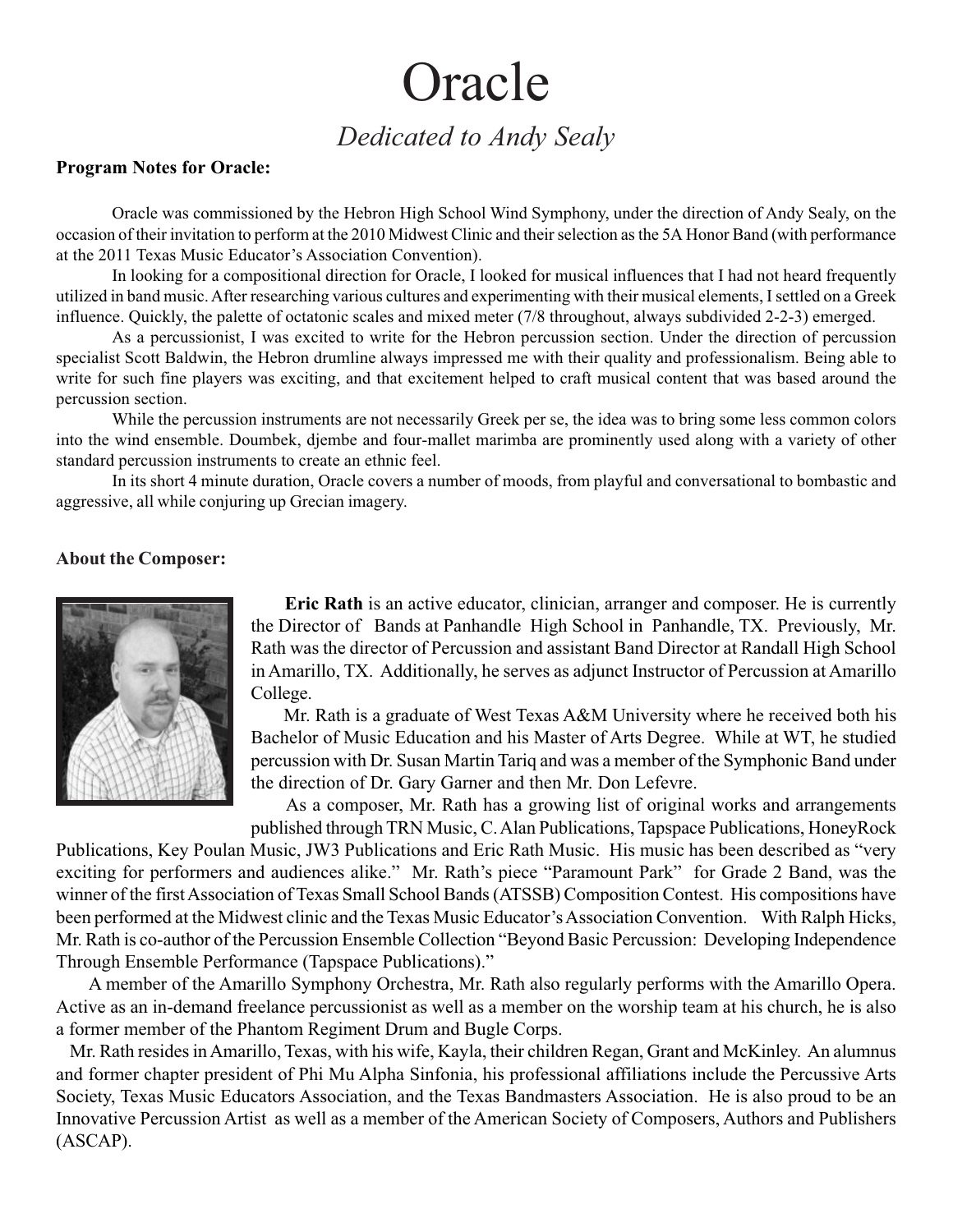*For the Hebron High School Wind Symphony on the occasions of their performance at the Midwest Band & Orchestra Clinic and their selection as the Texas State 5A Honor Band.*

**Dedicated to my friend and mentor, Andy Sealy**



All Rights Reserved. Printed in U. S. A. International Copyright Secured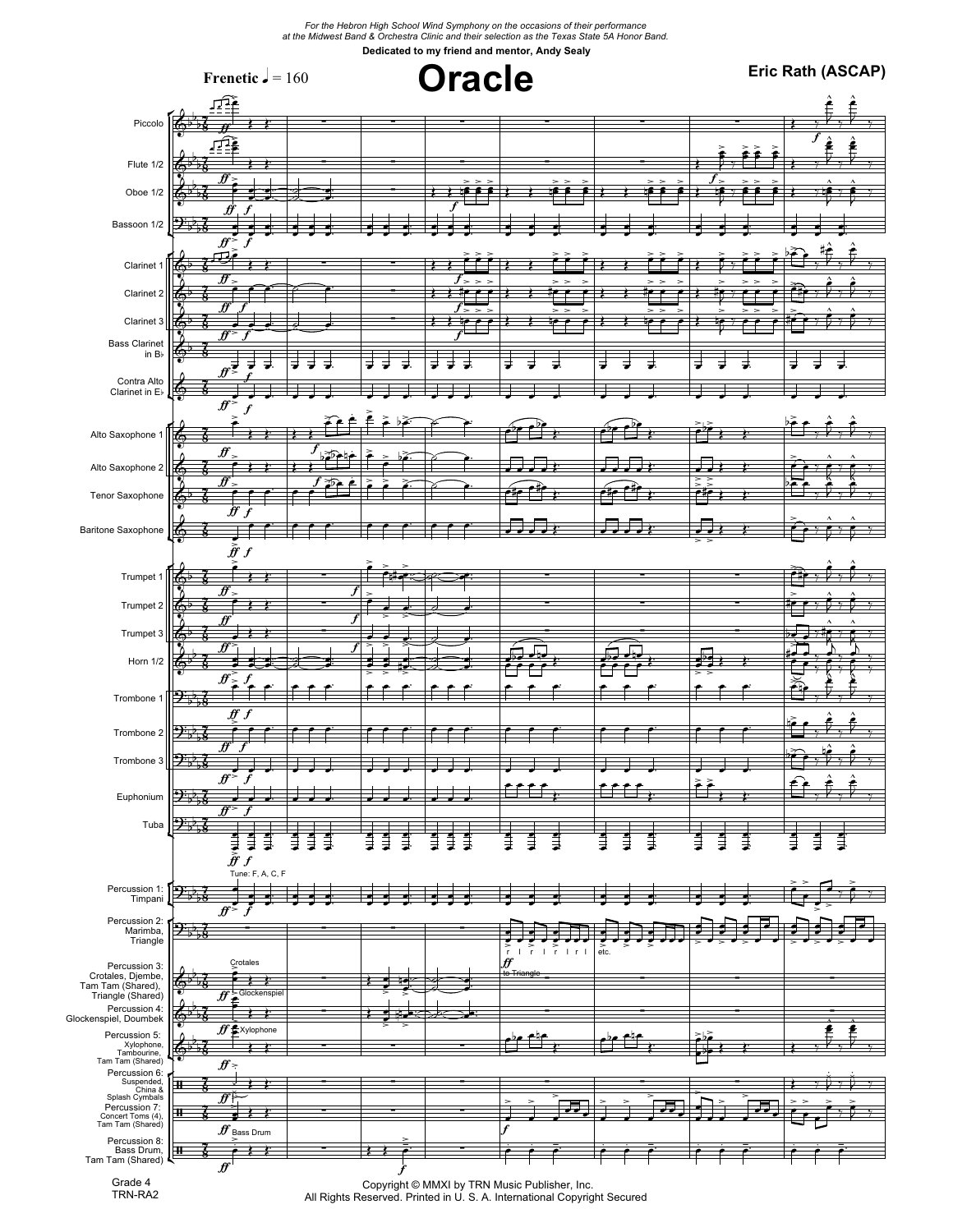

2

*<sup>9</sup>* **13**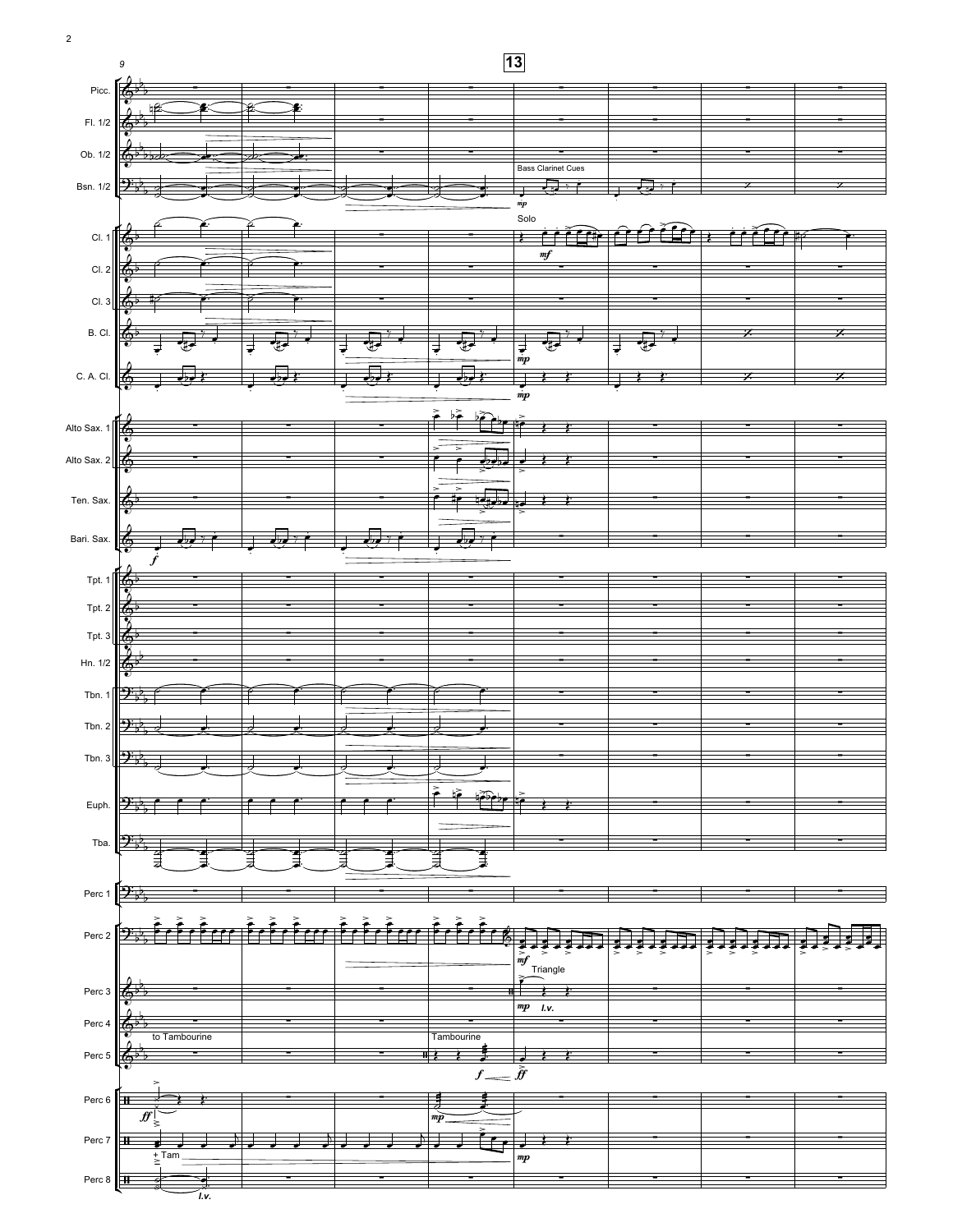